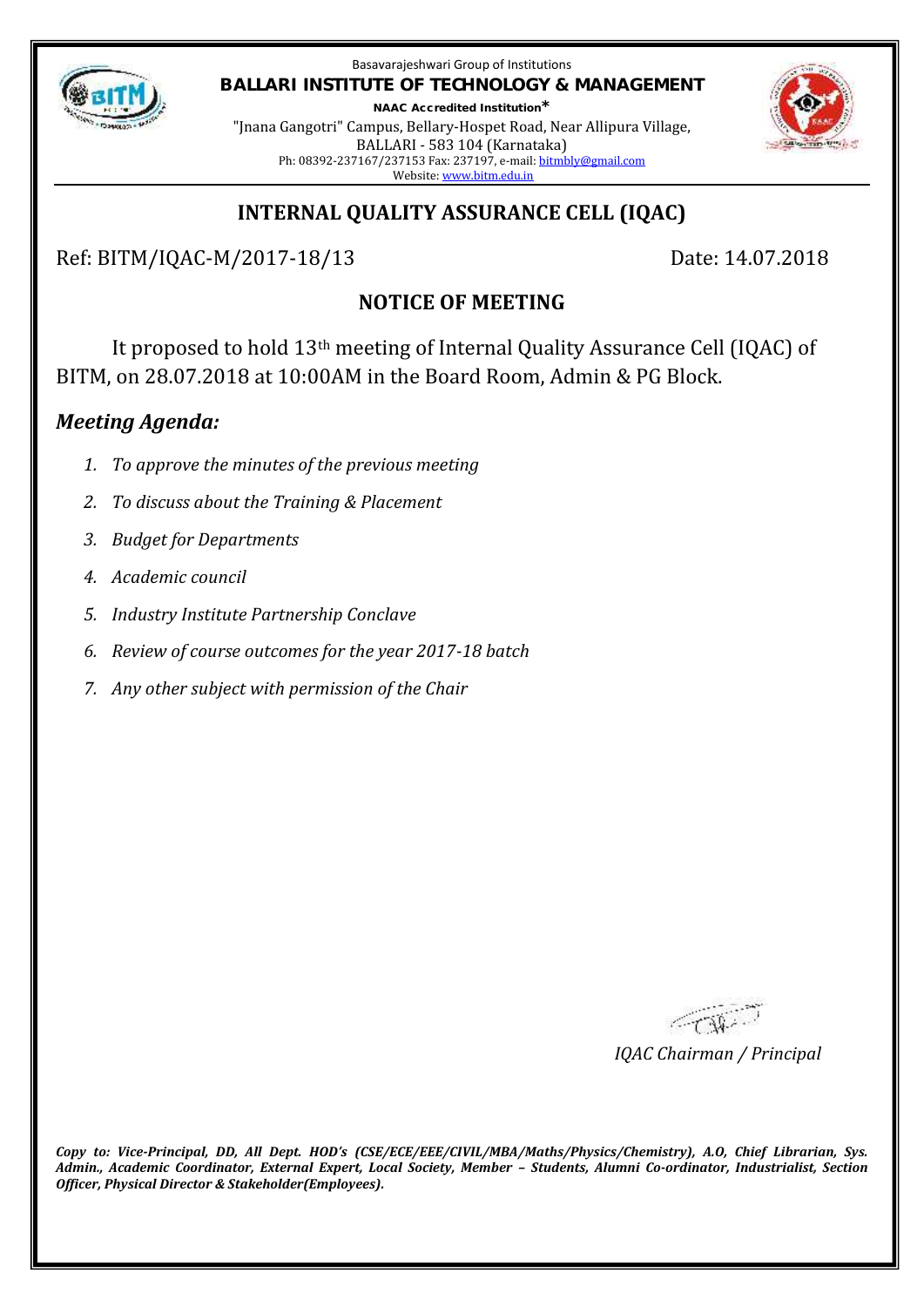

### Basavarajeshwari Group of Institutions **BALLARI INSTITUTE OF TECHNOLOGY & MANAGEMENT NAAC Accredited Institution\*** "Jnana Gangotri" Campus, Bellary-Hospet Road, Near Allipura Village, BALLARI - 583 104 (Karnataka)



Ph: 08392-237167/237153 Fax: 237197, e-mail: bitmbly@gmail.com

Website: www.bitm.edu.in

### **Proceedings of the 13th Internal Quality Assurance Cell(IQAC) committee meeting held on 28.07.2018 at 10:00AM in the Board Room, Admin & PG Block, @ BITM – Ballari**

### **Members Present:**

| S.No             | Name                                                   | Designation             |
|------------------|--------------------------------------------------------|-------------------------|
| 1                | Dr. V. C. Patil - Principal                            | Chairman                |
| $\overline{2}$   | Prof. Prithviraj. Y. J - Deputy Director               | <b>Managing Trustee</b> |
| 3                | Dr. U. Eranna - HOD-ECE                                | Member                  |
| 4                | Dr. B. S. Khened - HOD-EEE                             | Member                  |
| 5                | Dr. Yadavalli Basavaraj - HOD-ME                       | Member                  |
| 6                | Dr. K. S. R. Sridhar - Vice-Principal, HOD-Mathematics | Member                  |
| $\overline{1}$   | Dr. T. Machappa - HOD-Physics                          | Member                  |
| 8                | Dr. Suresh - HOD-Chemistry                             | Member                  |
| 9                | Dr. H. Mahabaleswara - HOD-Civil                       | Member                  |
| 10               | Dr. G. P. Dinesh - DEAN - MBA                          | Member                  |
| 11               | Mr. P. Amareshayya - Administrative Officer            | Member                  |
| 12               | Mr. Jaffar Basha - Chief Librarian                     | Member                  |
| 13               | Mr. Anand Krishna Murthy - System Admin.               | Member                  |
| 14               | Prof. Phani Ram Prasad - Academic Co-ordinator         | Member                  |
| 15               | Dr. S. Jayanna - External Expert                       | Member                  |
| 16               | Prof. K. H. Harikumar - Local Society                  | Member                  |
| 17               | Mr. Nagesh - Industrialist                             | Member                  |
| 18               | Mr. L. Raghunath - Section Officer                     | Member                  |
| 19               | Mr. Ashok Bhupal - Physical Director                   | Member                  |
| 20               | Mr. Badrinath Deshpande - Stakeholder                  | Member                  |
| 21               | Ms. Harika - Student                                   | Member                  |
| 22               | Dr. N. Gururaj - Coordinator                           | <b>Member Secretary</b> |
| Leave of Absence |                                                        |                         |
| 1                | Dr. R. N. Kulkarni - HOD-CSE                           | Member                  |
| $\overline{2}$   | Mr. Mallikarjuna A - Co-ordinator                      | Alumni                  |
| $\overline{3}$   | Mr. Tanveer Ahmed - Student                            | Member                  |

Following discussion were made in the meeting:

### 1. *To approve the minutes of the previous meeting*

Members unanimously approved minutes of the previous meetings.

### *2. To discuss about the Training & Placement*

Chairperson given the statistics of number of trainings conducted by different companies to the final year students to make the students to clear written test and interview in placements. Chief placement officer informed the members about the placement activities, number of students placed in different companies.

### *3. Budget for Departments*

Honarable Chairperson informed the HOD's of all the departments to submit the budget required for the departments for the year 2018-19 in the prescribed format. Also he informed the chief librarian to submit the budget required to procure text books, online journals for the year 2018-19.